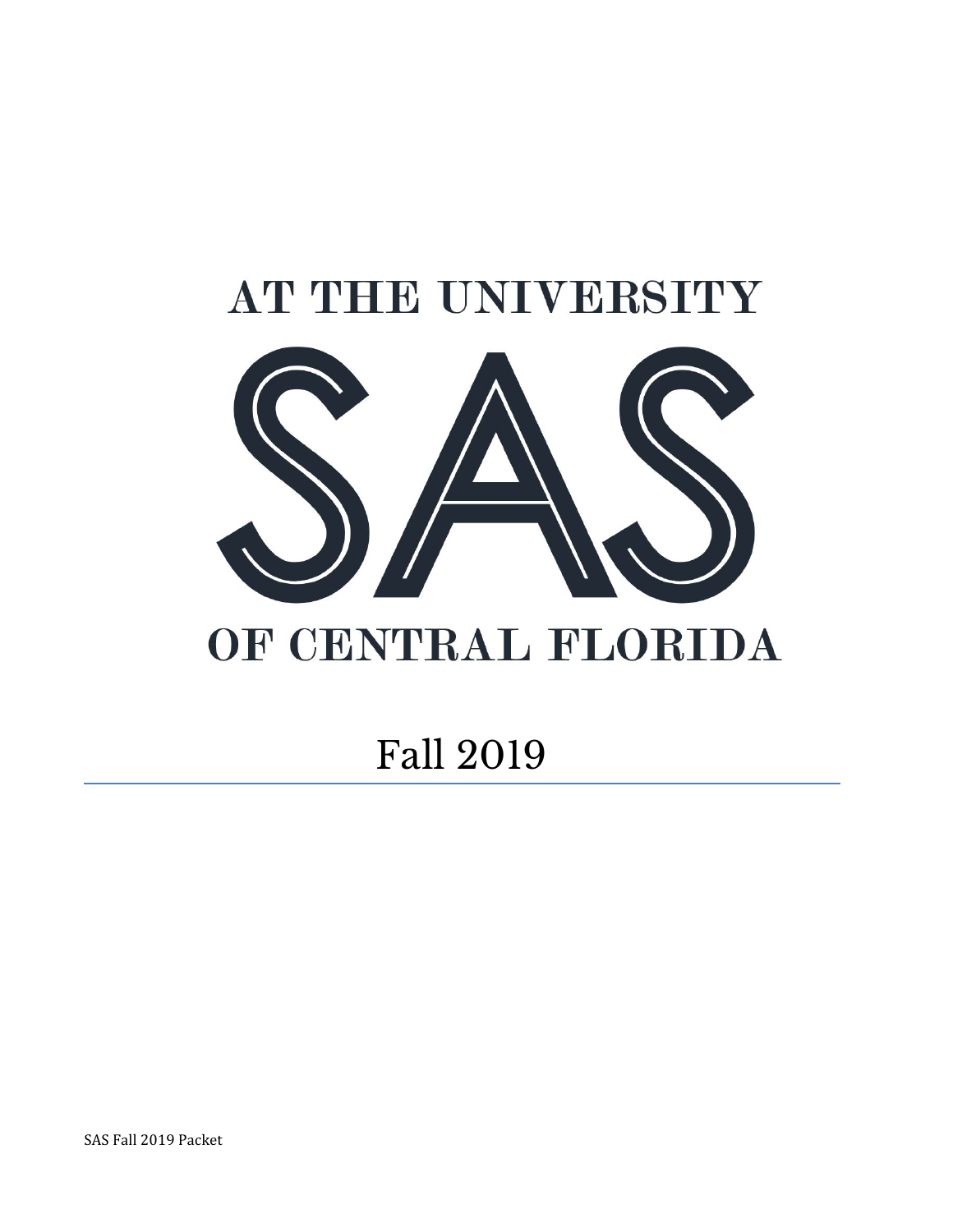### President' s Letter

Hello Initiates and returning Members,

The Student Accounting Society welcomes you! The Student Accounting Society is a professional organization, established in 1974, which unites students preparing for a career in the accounting field. Student officers, with the help of our faculty advisor, Dr. Leigh Rosenthal, lead SAS and provide an environment to network, gain professional insight, and develop relationships with both accounting professionals and fellow students.

Our goal is to help you discover your place in the field of accounting. At our Wednesday/Thursday meetings held at 4:30pm throughout the semester, you have the chance to network with accounting professionals and learn more about their firm's daily operations and culture. We provide opportunities for you to speak with accounting professionals on a more personal and informal level so you can gauge your interest and develop relationships. This is made possible through our social, fundraising, volunteer and professional events.

In addition to preparing you for a competitive job market, we work hard to give back to our Central Florida community through Relay for Life, canned food drives, and other community outreach projects. We organize social activities because we want you to have fun and make connections with your fellow accounting majors. Whether it be at our initiate picnic or through a Low Ropes activity, you are bound to find someone you can relate to and who can answer any questions you may have. We encourage all initiates and members to pursue a mentorship at any point in the semester, we're happy to help!

Joining SAS is the ideal way to make connections with professionals who can be key to your career growth and development while also building a network of peers who will support you in your academic and professional successes. Becoming an active member of SAS is how you will give yourself the best start of a career and balanced lifestyle upon graduation.

The attached initiate requirements are designed to help you get acquainted with SAS, its officers, and its members. Member status is obtained when the attached packet is complete, dues have been paid, and you have participated in the mandatory events and meetings for the semester.

SAS works very closely with Beta Alpha Psi (BAP), the accounting honors organization, hosting most of our events together. This gives you more opportunities to acquire additional knowledge about the accounting field and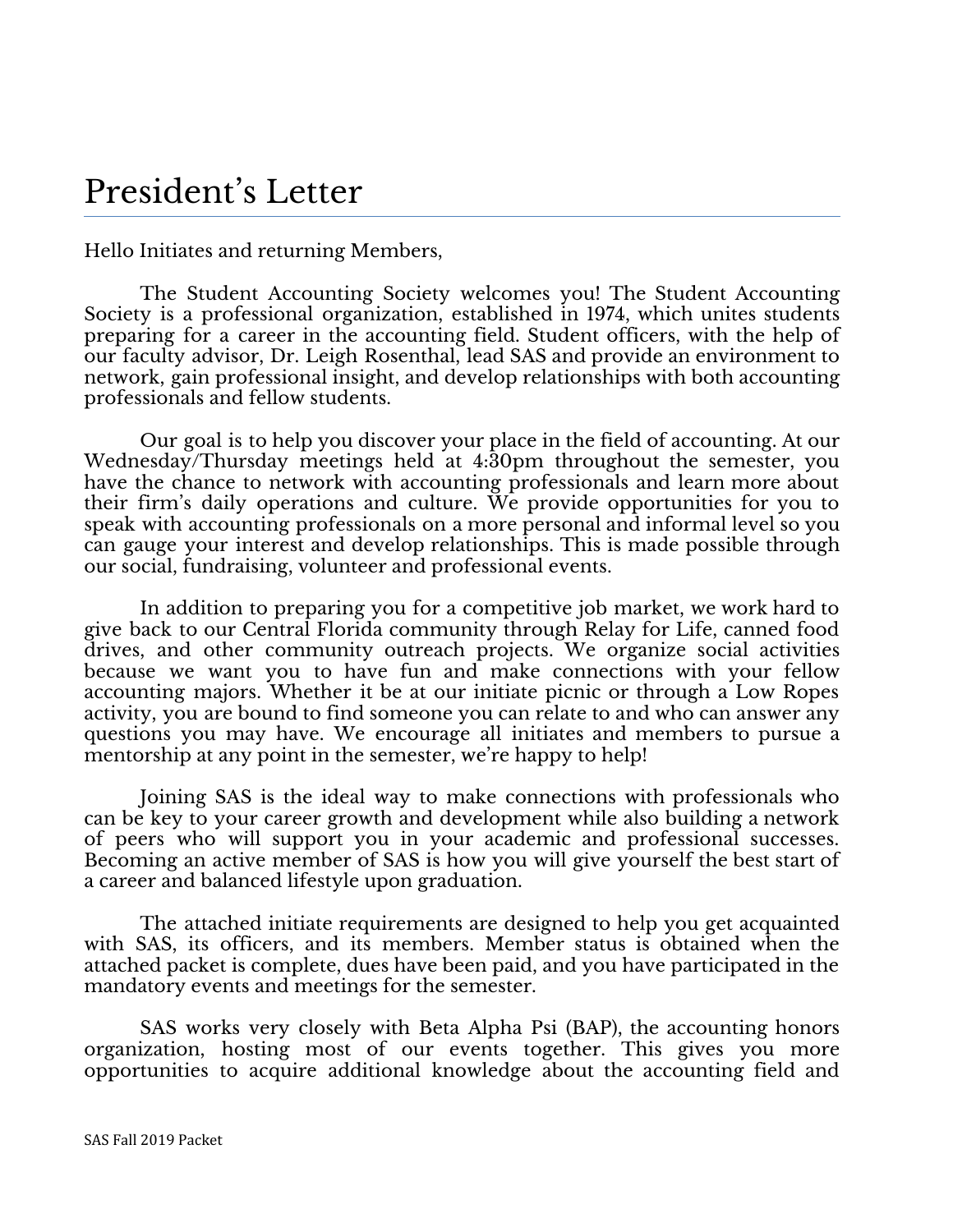build your resume. Many of our joint events can also be applied for credit towards the four GEB-Career Development courses. We want you to get the most possible out of SAS this semester! If you have any ideas, suggestions, or areas you would like to get more involved in or learn more about, please reach out to one of our officers. I look forward to getting to know you and I hope we have a wonderful Spring semester!

Sincerely,

Faradh Karim Fall 2019 President Student Accounting Society University of Central Florida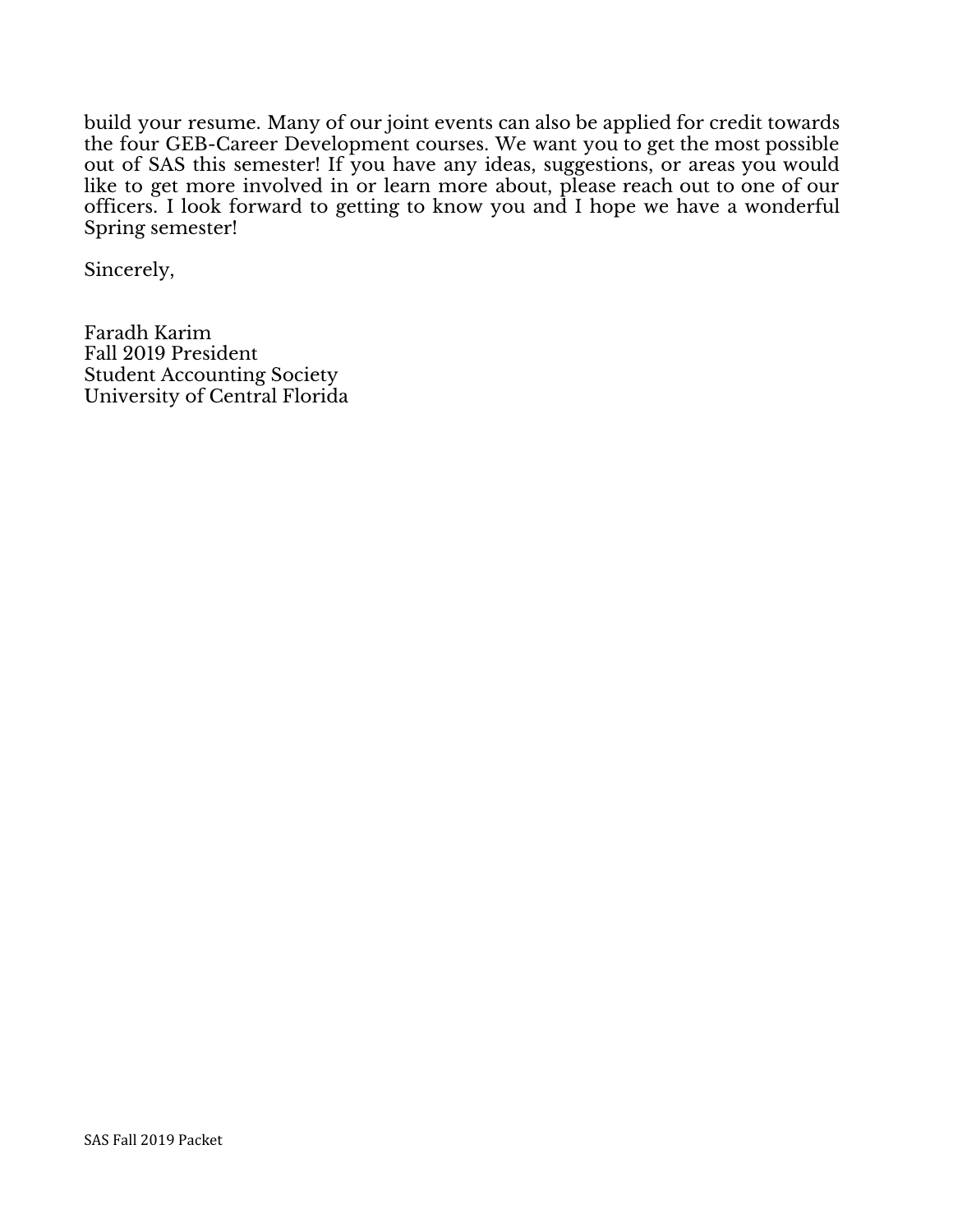# Point Requirement Information

Initiates must obtain 36 total points; members must obtain 27 total points.

The points are broken down as followed:

| Professional              | Points per<br>Event | Number of<br><b>Events</b> | <b>Max Points</b><br>Available |
|---------------------------|---------------------|----------------------------|--------------------------------|
| Wednesday                 |                     |                            |                                |
| Workshop                  | 1                   | 10                         | 10                             |
| Thursday Meeting          | $\mathbf{1}$        | 10                         | 10                             |
| <b>UCF Career</b>         |                     |                            |                                |
| Fair/Internship Fair      | 3                   | 1                          | 3                              |
| Career Expo Prep          | $\mathbf{1}$        | $\mathbf{1}$               | $\mathbf{1}$                   |
| <b>Faculty Lunch</b>      | $\mathbf{1}$        | 9                          | 9                              |
| *Mentor - Mentee          |                     |                            |                                |
| Meeting                   | $\overline{2}$      | 1                          | $\overline{2}$                 |
| <b>Accounting 101</b>     | $\mathbf{1}$        | $\mathbf{1}$               | $\mathbf{1}$                   |
| <b>Resume Review</b>      | $\mathbf{1}$        | 1                          | $\mathbf{l}$                   |
| <b>Small Firms Picnic</b> | 3                   | $\mathbf{l}$               | $\overline{3}$                 |
| <b>Total Points</b>       |                     |                            |                                |
| Available                 |                     |                            | 40                             |
| <b>Total Points</b>       |                     |                            | <b>Initiates: 16</b>           |
| Required                  |                     |                            | <b>Members: 12</b>             |
|                           |                     |                            |                                |
| Social                    |                     |                            |                                |
| <b>Candidate Picnic</b>   | 3                   | 1                          | 3                              |
| Taco Tuesday Social       | l                   | 1                          | $\mathbf{1}$                   |
| Ice Cream Social          | $\mathbf{1}$        | $\mathbf{l}$               | $\mathbf{1}$                   |
| Art Knight                | $\mathbf{1}$        | 1                          | $\mathbf{1}$                   |
| Trivia Night              | $\overline{2}$      | $\mathbf{l}$               | $\overline{2}$                 |
| Field Day                 | $\overline{2}$      | $\mathbf{l}$               | $\overline{2}$                 |
| Low Ropes                 | $\overline{2}$      | $\mathbf 1$                | $\overline{2}$                 |
| <b>High Ropes</b>         | $\overline{4}$      | $\mathbf{l}$               | $\overline{4}$                 |
| End of Semester           |                     |                            |                                |
| Social                    | $\overline{4}$      | 1                          | 4                              |
| <b>Total Points</b>       |                     |                            |                                |
| Available                 |                     |                            | 20                             |
| <b>Total Points</b>       |                     |                            | <b>Initiates: 10</b>           |
| Required                  |                     |                            | <b>Members: 7</b>              |
|                           |                     |                            |                                |
|                           |                     |                            |                                |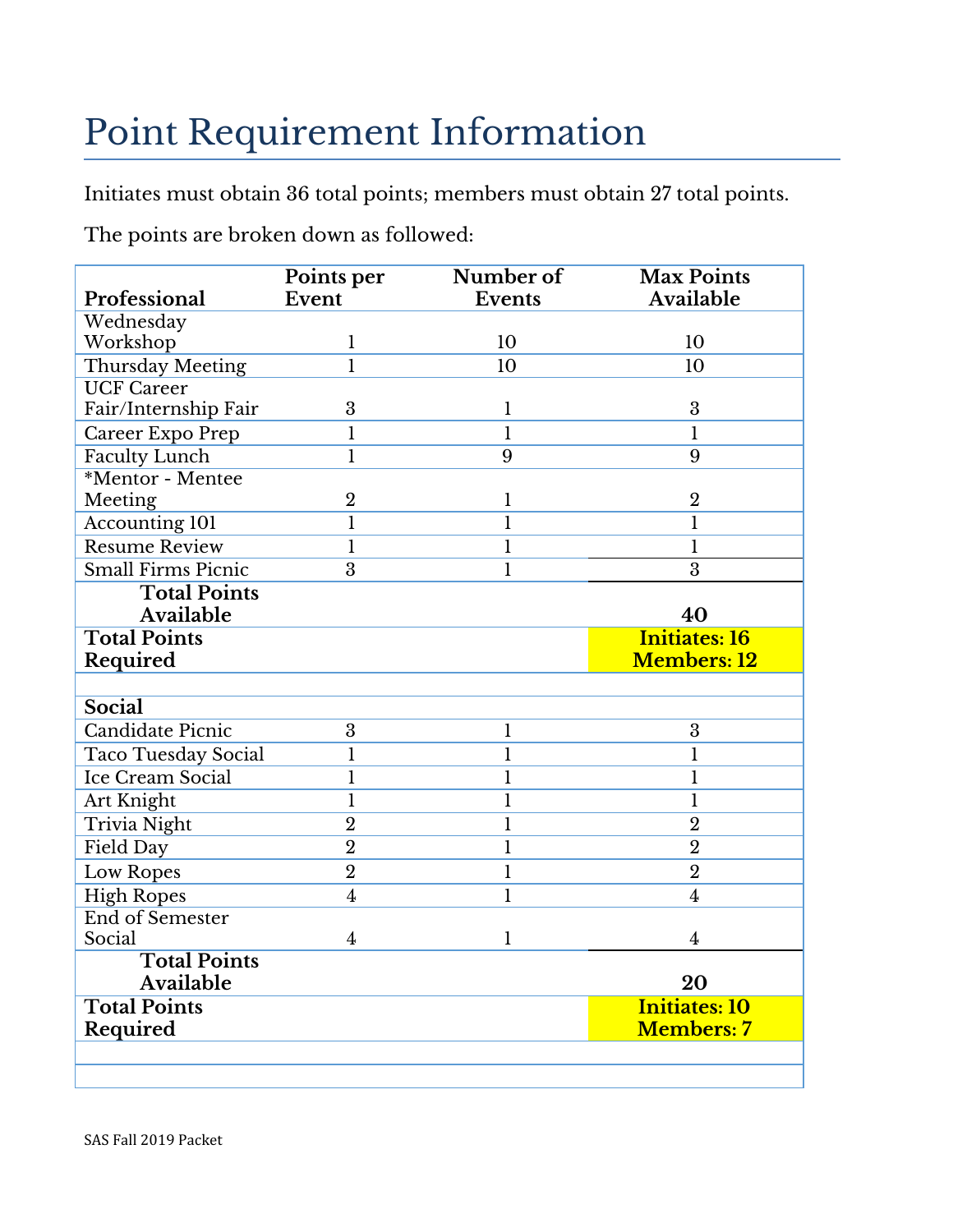| Volunteer           |         |           |                      |
|---------------------|---------|-----------|----------------------|
| Arboretum Cleanup   | 3       |           | 3                    |
| Canned Food Drive   | $1 - 3$ |           | 3                    |
| Beach Cleanup       |         |           | 3                    |
| T.E.A.M help        | TBD     | unlimited | unlimited            |
| <b>Total Points</b> |         |           |                      |
| Available           |         |           |                      |
| <b>Total Points</b> |         |           | <b>Initiates: 10</b> |
| Required            |         |           | <b>Members: 8</b>    |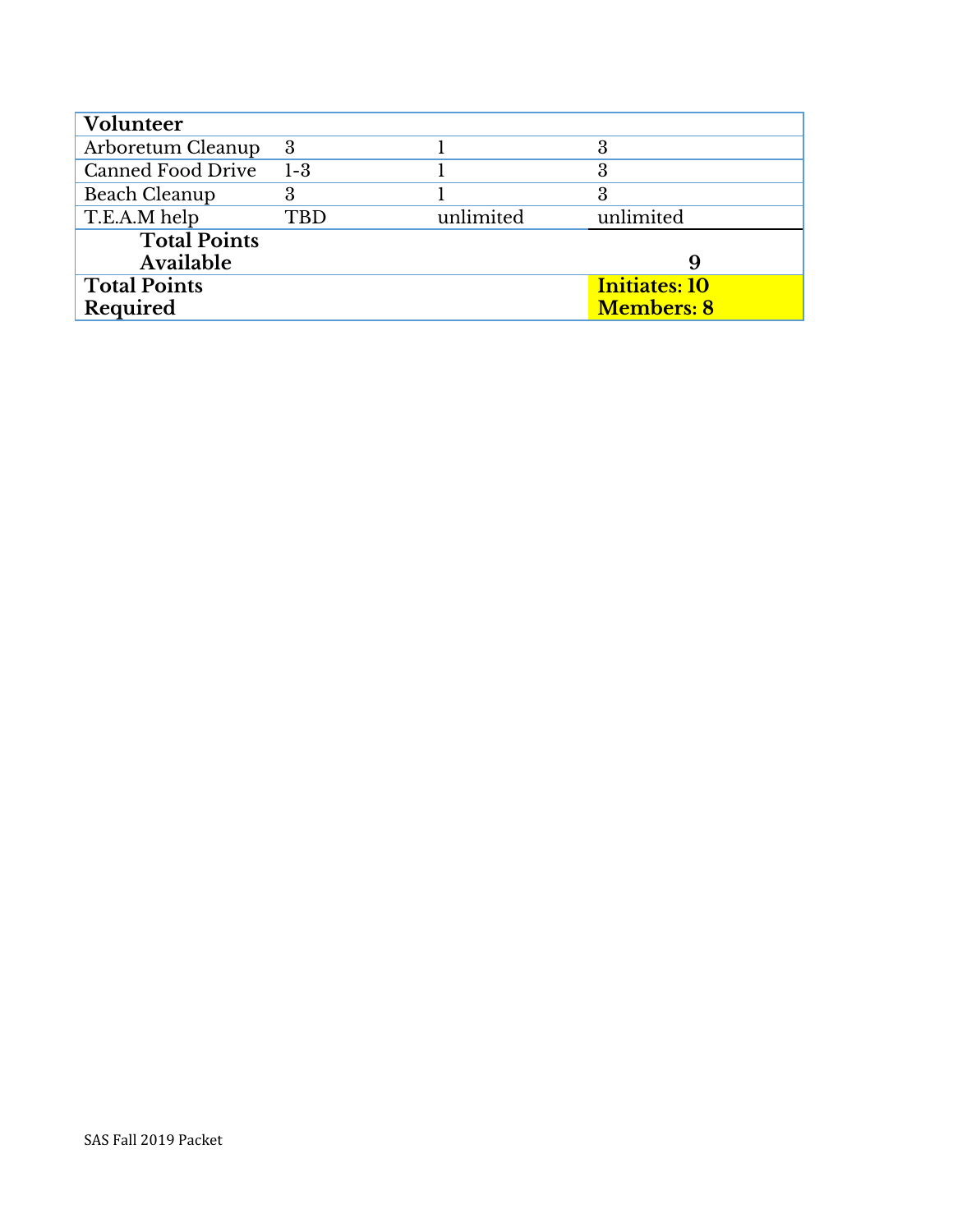# Tentative Fall Event List

Note: Events are subject to change and additional events will occur throughout the semester. Please refer to your weekly SAS Newsletter email or website (sasucf.org/events-calendar) for updated/additional events.

|                                | Date  | <b>Time</b>        | <b>Location</b>                       |
|--------------------------------|-------|--------------------|---------------------------------------|
| September                      |       |                    |                                       |
| <b>Orientation Meeting</b>     | 9/3   | $4:30 - 6:00$ pm   | <b>Student Union</b><br>(SU) Room 316 |
| Welcome to the Majors          | 9/5   | $10:30am - 4:00pm$ | BA1                                   |
| Faculty Lunch #1               | 9/10  | $12:00 - 1:00$ pm  |                                       |
| Ice Cream Social               | 9/10  | $5:00 - 6:00$ pm   |                                       |
| RSM Workshop                   | 9/11  | $4:30 - 5:30$ pm   | <b>SU 218D</b>                        |
| <b>EY</b> Meeting              | 9/12  | $4:30 - 6:00$ pm   |                                       |
| Candidate Picnic               | 9/15  | $4:00 - 8:00$ pm   | Lake Claire                           |
| <b>Accounting 101</b>          | 9/16  | $4:30 - 6:00$ pm   |                                       |
| Faculty Lunch #2               | 9/18  | $12:00 - 1:00$ pm  |                                       |
| <b>Grant Thornton Workshop</b> | 9/18  | $4:30 - 5:30$ pm   | <b>SU 218D</b>                        |
| Casino Night                   | 9/18  |                    |                                       |
| Internship Career Fair         | 9/19  | $10:00am - 2:00pm$ | <b>Addition</b><br>Financial Arena    |
| Meet the Firms                 | 9/19  | $5:00 - 8:00$ pm   |                                       |
| Mock Interview                 | 9/20  | $9:00am - 4:00pm$  |                                       |
| Career Expo                    | 9/24  | $10:00am - 3:00pm$ | <b>Addition</b><br>Financial Arena    |
| Faculty Lunch # 3              | 9/24  | $12:00 - 1:00$ pm  |                                       |
| EY Workshop                    | 9/25  | $4:30 - 5:30$ pm   | <b>SU 218D</b>                        |
| <b>PwC</b> Meeting             | 9/26  | $4:30 - 6:00$ pm   |                                       |
| October                        |       |                    |                                       |
| Faculty Lunch #4               | 10/2  | $12:00 - 1:00$ pm  |                                       |
| Deloitte Workshop              | 10/2  | $4:30 - 5:30$ pm   | <b>SU 218D</b>                        |
| <b>Grant Thornton Meeting</b>  | 10/3  | $4:30 - 6:00$ pm   |                                       |
| Faculty Lunch # 5              | 10/8  | $12:00 - 1:00$ pm  |                                       |
| <b>Basketball Social</b>       | 10/8  | $5:00 - 6:00$ pm   |                                       |
| <b>CRI</b> Workshop            | 10/9  | $4:30 - 5:30$ pm   | <b>SU 218D</b>                        |
| <b>RSM</b> Meeting             | 10/10 | $4:30 - 6:00$ pm   |                                       |
| Arboretum Clean Up             | 10/11 |                    |                                       |
| Small Firms Picnic             | 10/13 | $12:00 - 3:00$ pm  | Lake Claire                           |
| Art Knight                     | 10/15 | $6:00 - 7:00$ pm   |                                       |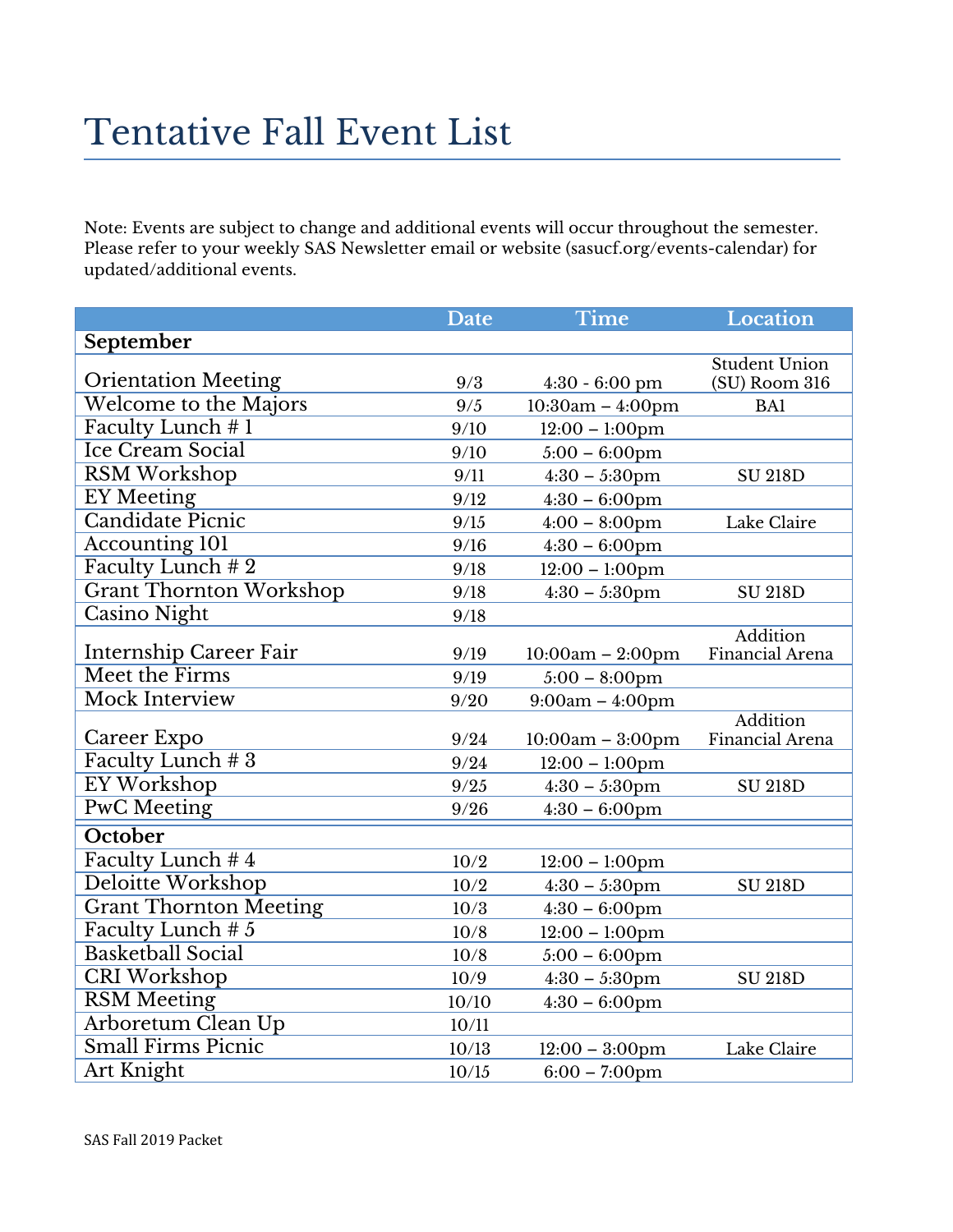| Faculty Lunch # 6      | 10/16 | $12:00 - 1:00$ pm       |                |
|------------------------|-------|-------------------------|----------------|
| Verizon Workshop       | 10/16 | $4:30 - 5:30$ pm        | <b>SU 218D</b> |
| <b>CLA</b> Meeting     | 10/17 | $4:30 - 6:00$ pm        |                |
| Women in Accounting    | 10/18 |                         |                |
| Faculty Lunch #7       | 10/22 | $12:00 - 1:00$ pm       |                |
| IRS/FBI Workshop       | 10/23 | $4:30 - 5:30$ pm        | <b>SU 218D</b> |
| <b>KPMG</b> Meeting    | 10/24 | $4:30 - 6:00$ pm        |                |
| Trivia Night           | 10/29 | $6:00 - 7:00$ pm        |                |
| Faculty Lunch # $8$    | 10/30 | $12:00 - 1:00$ pm       |                |
| <b>IIA</b> Panel       | 10/30 | $4:30 - 5:30$ pm        | <b>SU 218D</b> |
| Disney Meeting         | 10/31 | $4:30 - 6:00 \text{pm}$ |                |
| November               |       |                         |                |
| Faculty Lunch # 9      | 11/5  | $12:00 - 1:00$ pm       |                |
| <b>MSL Workshop</b>    | 11/6  | $4:30 - 5:30$ pm        | <b>SU 218D</b> |
| Vestal & Wiler Meeting | 11/7  | $4:30 - 6:00$ pm        |                |
| <b>Officer Panel</b>   | 11/12 | $4:30 - 6:00$ pm        |                |
| Roast                  | 11/12 | $6:00 - 7:00$ pm        |                |
| PwC Workshop           | 11/13 | $4:30 - 5:30$ pm        | <b>SU 218D</b> |
| <b>Withum Meeting</b>  | 11/14 | $4:30 - 6:00$ pm        |                |
| End of Semester Social | 11/15 |                         |                |
|                        |       |                         |                |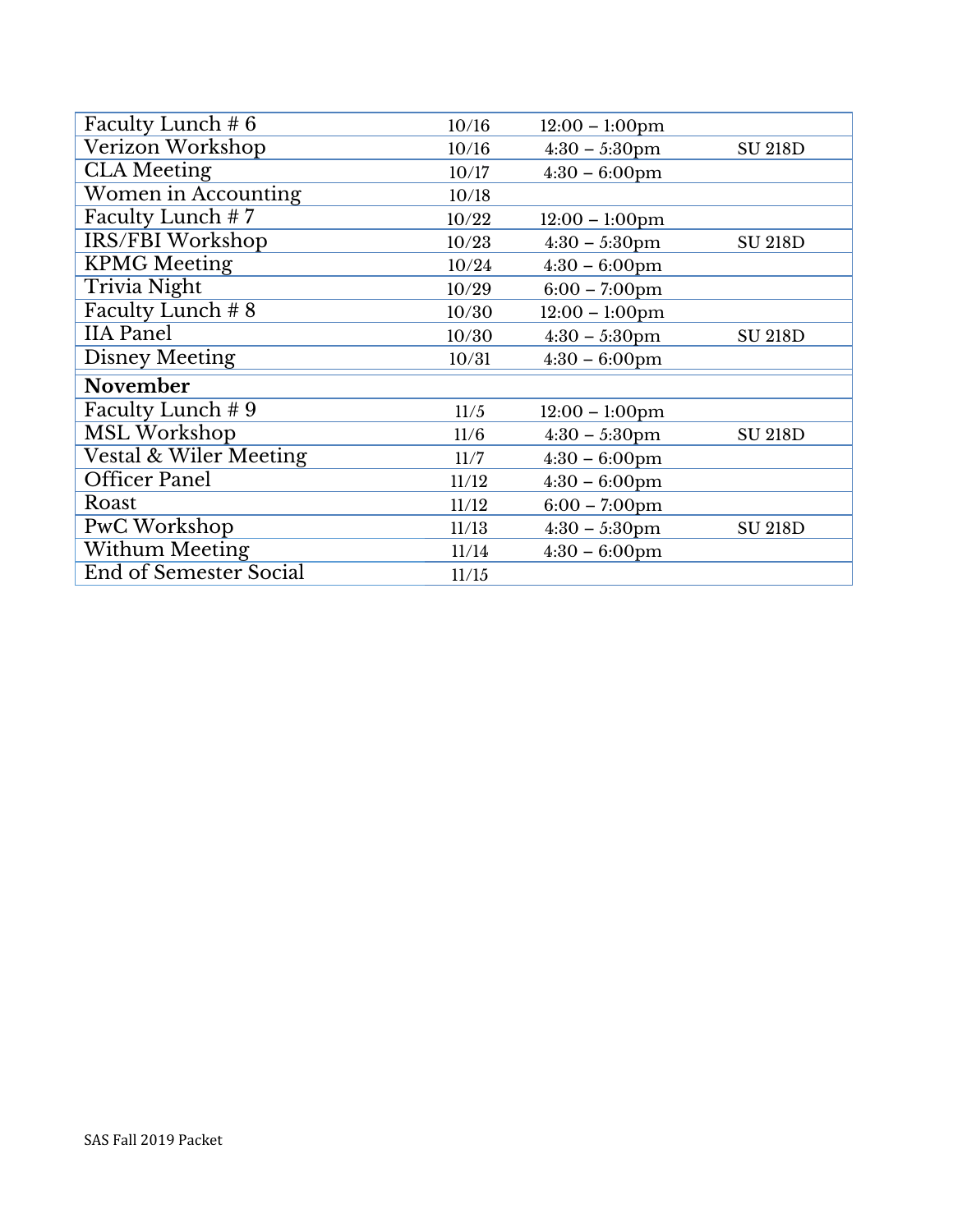In the case that an initiate/member may not be able to obtain the required amount of points in the Professional or Social categories **bonus** points are available when an initiate/member earns all of their Volunteer requirements and has an overflow of points. T.E.A.M.s count towards Volunteer, and provide unlimited opportunities for points.

#### **Social Events T.E.A.M.**

- Assist with setup/cleanup of meetings
- Transportation of food and drinks
- Help with initiate picnic  $(2/3)$
- Contact: [social@sasucf.org](mailto:social@sasucf.org)

#### **Membership T.E.A.M.**

- Assist with creating sign in sheets **Constitution Revision T.E.A.M.** at individual meetings
- Contact: [membership@sasucf.org](mailto:membership@sasucf.org)

### **TOGETHER EVERYONE ACHIEVES MORE (T.E.A.M.)**

TEAM's are created to help officers with performing the work that keeps the club running. The officers give out points at their discretion.

#### **Marketing T.E.A.M.**

- Take photos of events
- Collaborate on ways to market SAS
- Help design marketing materials
- Points for assisting
- Contact: [marketing@sasucf.org](mailto:marketing@sasucf.org)

- Update format of constitution
- Bring constitution up to date with club policy
- Contact: <u>[vicepresident@sasucf.org](mailto:vicepresident@sasucf.org)</u>

#### **Fundraising T.E.A.M**

- Assist in fundraising for relay for life
- Participate in brainstorming meetings
- Contact: [fundraising@sasucf.org](mailto:fundraising@sasucf.org)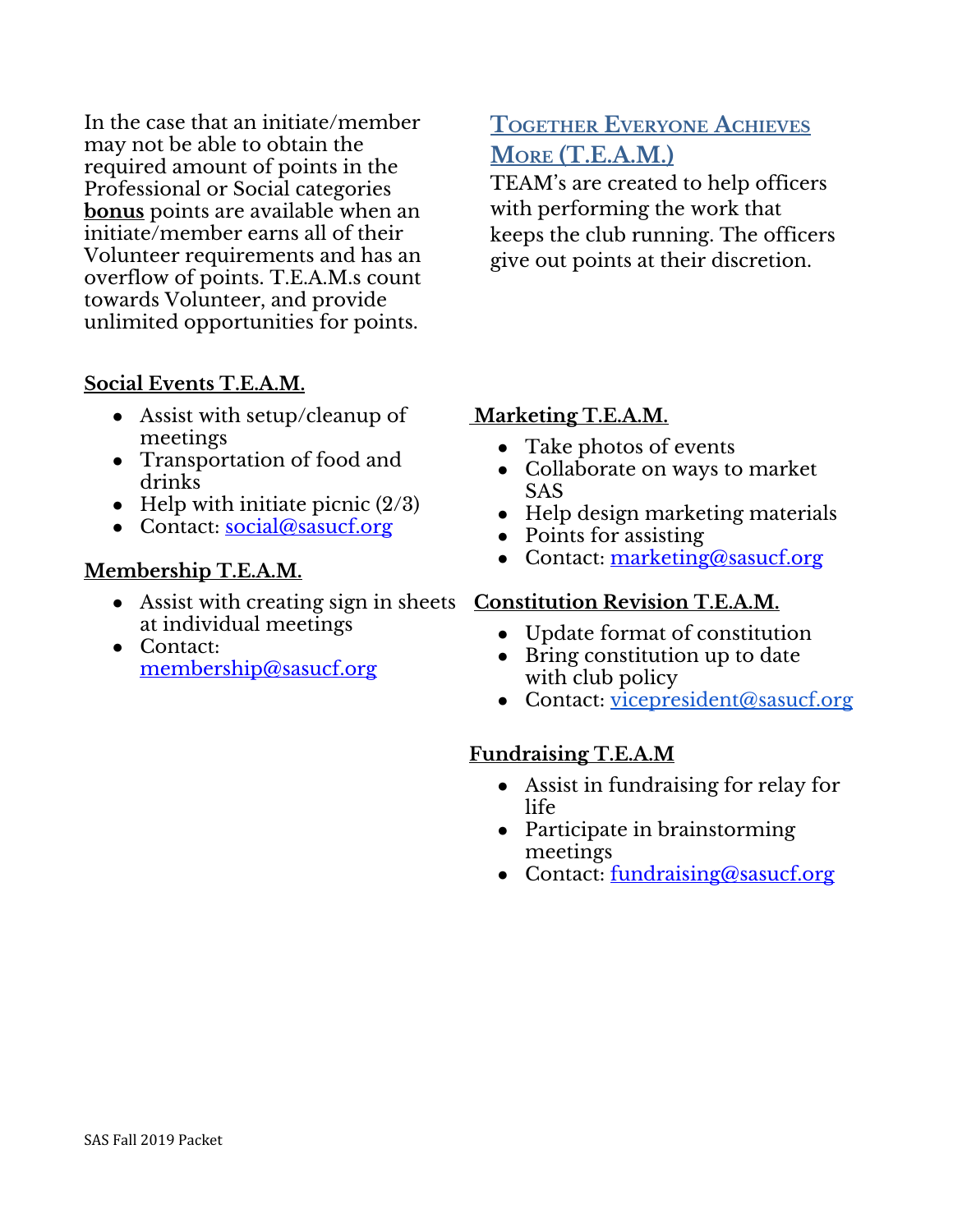### Membership Dues (Turn in by September 15th at Candidate Picnic)

Dues for initiates are \$80 Dues for returning members are \$40

*Note: If you are paying with a check, please make it payable to "Student Accounting Society". Black and blue ink only. Please have exact change if you are paying in cash. Only the Treasurer (Lena Ramos) and President (Faradh Karim) can accept payment.*

### To-Do List

- 1. Fill out membership application (On Website under "Join").
- 2. Get signatures if you're an initiate
- 3. Turn in dues by 9/15 at Candidate Picnic
- 4. "Like" Student Accounting Society on Facebook and make sure you're subscribed to our email! Please visit our website to sign up to receive our current events email. The web address is: www.sasucf.org